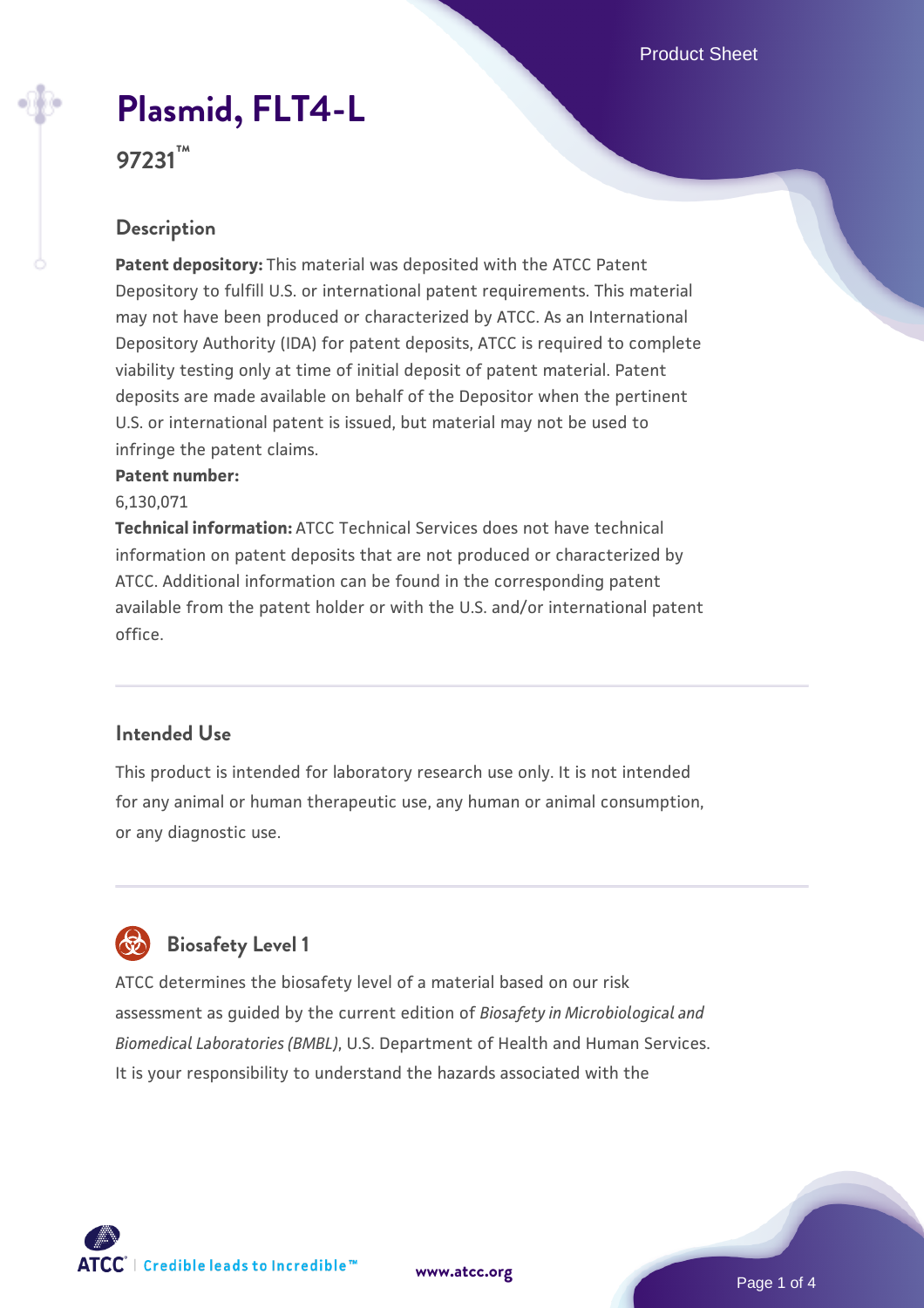#### **[Plasmid, FLT4-L](https://www.atcc.org/products/97231)** Product Sheet **97231**

material per your organization's policies and procedures as well as any other applicable regulations as enforced by your local or national agencies.

#### **Certificate of Analysis**

For batch-specific test results, refer to the applicable certificate of analysis that can be found at www.atcc.org.

#### **Material Citation**

If use of this material results in a scientific publication, please cite the material in the following manner: Plasmid, FLT4-L (ATCC 97231)

#### **References**

References and other information relating to this material are available at www.atcc.org.

#### **Warranty**

The product is provided 'AS IS' and the viability of ATCC® products is warranted for 30 days from the date of shipment, provided that the customer has stored and handled the product according to the information included on the product information sheet, website, and Certificate of Analysis. For living cultures, ATCC lists the media formulation and reagents that have been found to be effective for the product. While other unspecified media and reagents may also produce satisfactory results, a change in the ATCC and/or depositor-recommended protocols may affect the recovery, growth, and/or function of the product. If an alternative medium



**[www.atcc.org](http://www.atcc.org)**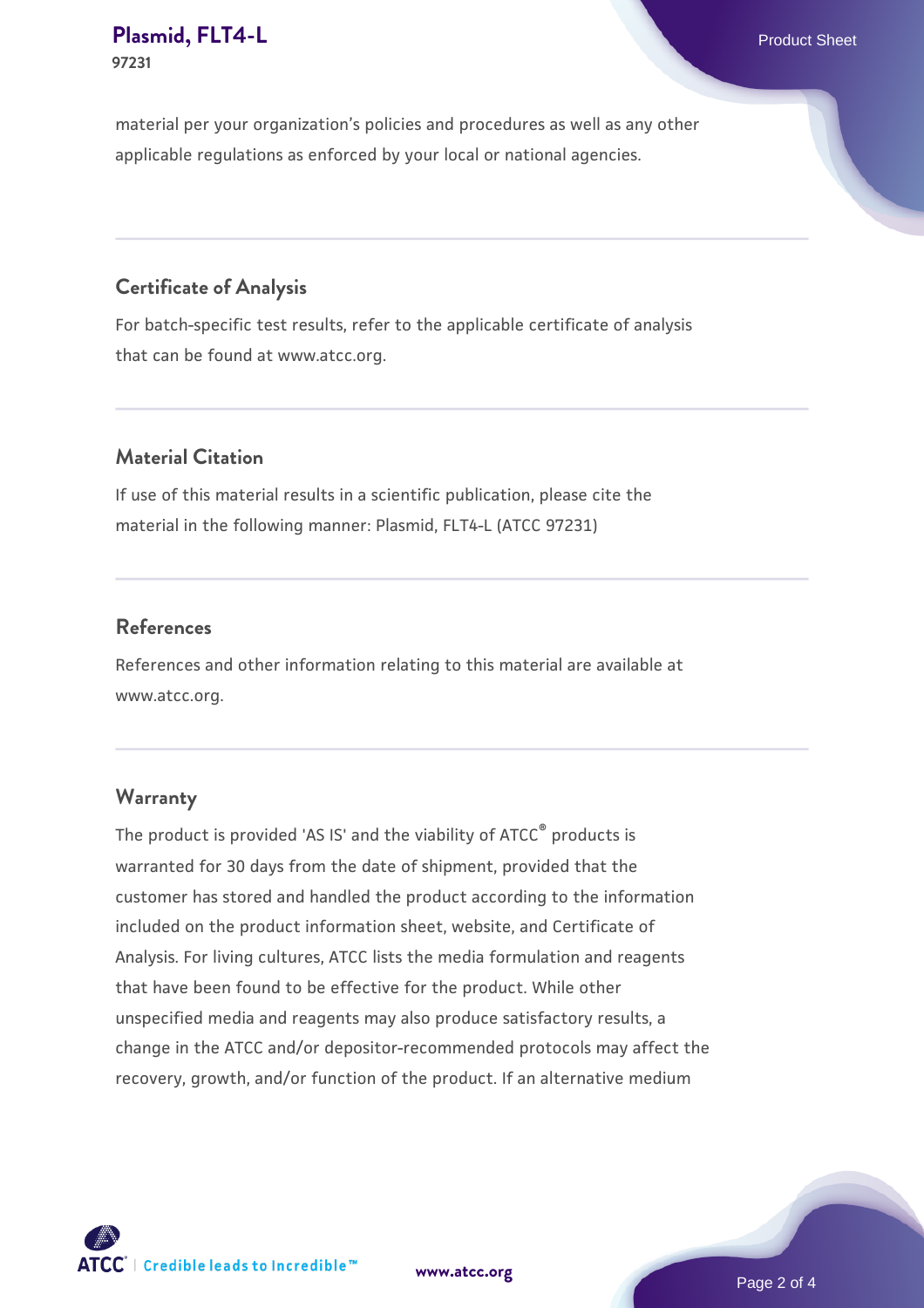#### **[Plasmid, FLT4-L](https://www.atcc.org/products/97231)** Product Sheet **97231**

formulation or reagent is used, the ATCC warranty for viability is no longer valid. Except as expressly set forth herein, no other warranties of any kind are provided, express or implied, including, but not limited to, any implied warranties of merchantability, fitness for a particular purpose, manufacture according to cGMP standards, typicality, safety, accuracy, and/or noninfringement.

#### **Disclaimers**

This product is intended for laboratory research use only. It is not intended for any animal or human therapeutic use, any human or animal consumption, or any diagnostic use. Any proposed commercial use is prohibited without a license from ATCC.

While ATCC uses reasonable efforts to include accurate and up-to-date information on this product sheet, ATCC makes no warranties or representations as to its accuracy. Citations from scientific literature and patents are provided for informational purposes only. ATCC does not warrant that such information has been confirmed to be accurate or complete and the customer bears the sole responsibility of confirming the accuracy and completeness of any such information.

This product is sent on the condition that the customer is responsible for and assumes all risk and responsibility in connection with the receipt, handling, storage, disposal, and use of the ATCC product including without limitation taking all appropriate safety and handling precautions to minimize health or environmental risk. As a condition of receiving the material, the customer agrees that any activity undertaken with the ATCC product and any progeny or modifications will be conducted in compliance with all applicable laws, regulations, and guidelines. This product is provided 'AS IS' with no representations or warranties whatsoever except as expressly set forth herein and in no event shall ATCC, its parents, subsidiaries, directors, officers, agents, employees, assigns, successors, and affiliates be liable for indirect, special, incidental, or consequential damages of any kind in connection with or arising out of the customer's use of the product. While reasonable effort is made to ensure authenticity and reliability of materials on deposit, ATCC is



**[www.atcc.org](http://www.atcc.org)**